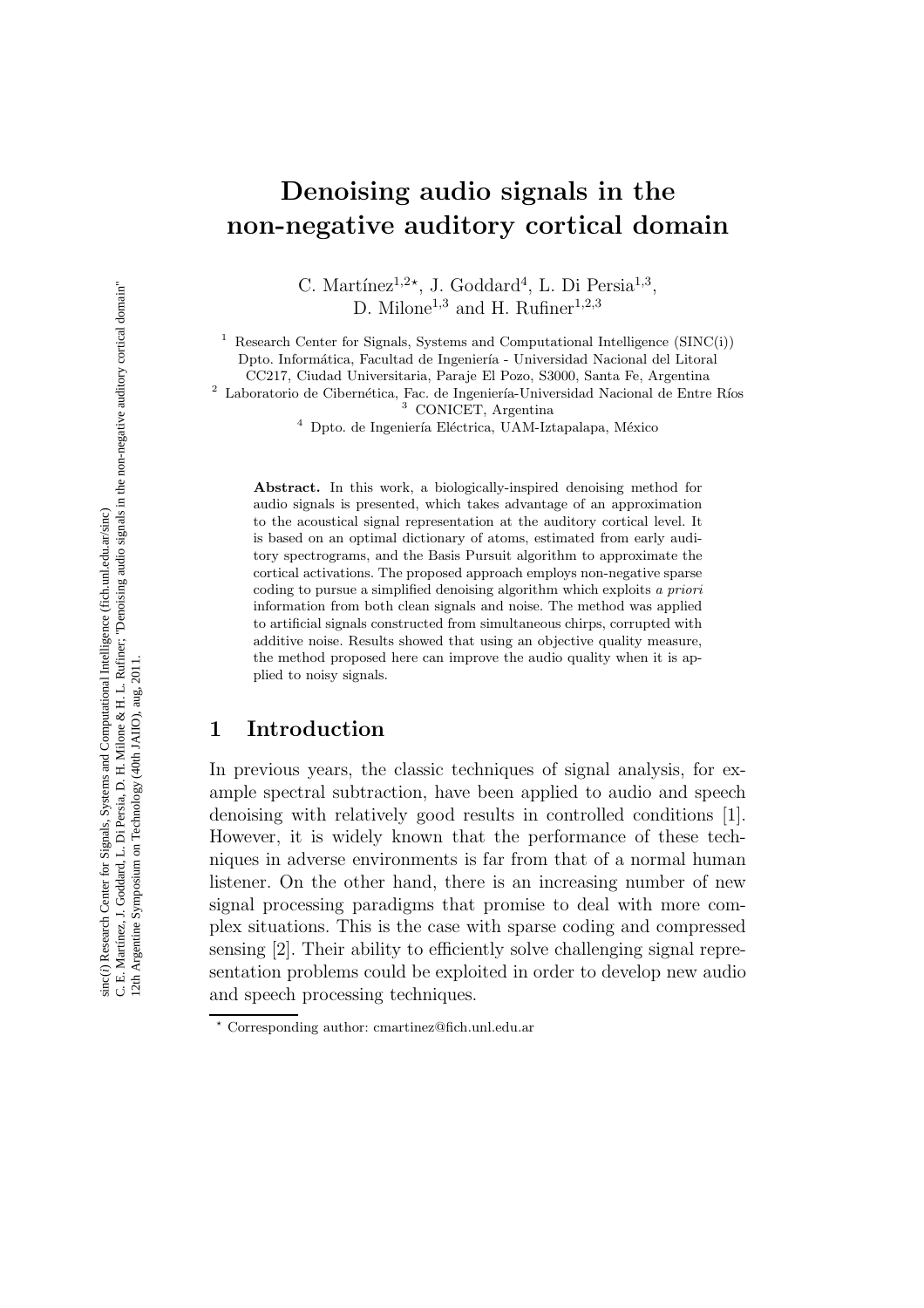For many years, researchers in the field of signal processing have benefited from the use of methods inspired by human sensory mechanisms. An examples of this for data encoding are the well-known perceptual linear prediction coefficients. Also, auditory representations of audio signals at the cochlea have been widely studied. Different mathematical models have been developed that allow the estimation of the so-called early auditory spectrogram. These investigations enabled an accurate modeling of the discharge patterns of the auditory nerve [3].

Although less well known, the underlying mechanisms at the level of the auditory cortex have also been studied and modeled [4]. Given a sound signal, a pattern of activations can be found at the primary auditory cortex, which encodes a series of meaningful cues contained in the signal. This representation seems to use two principles: the need for very few active elements and the statistical independence between them [5]. This behavior of the cortical neurons could be emulated using the fundamentals of sparse coding (SC), the independent component analysis (ICA) and the notion of spectro-temporal receptive fields (STRF), defined as the required optimal stimulus so that an auditory cortical neuron responds with the largest possible activation [6].

In a previous work [7], time-frequency representations of the auditory spectrograms of speech signals were used to estimate an optimal dictionary with the Noise Overcomplete ICA (NOCICA) algorithm [8]. Each two-dimensional atom can be thought as a STRF. Then, the approximated auditory cortical representation (AACR) was computed using Matching Pursuit (MP), as the set of activations that form a particular pattern. The AACR approach was applied to a phoneme classification task in clean and noisy conditions, showing the advantages and robustness of the method<sup>5</sup>.

In this work, a non-negative matrix factorization (NMF) framework for auditory cortical representation is used in order to propose a novel audio denoising algorithm. NMF is a recently developed family of techniques for finding parts-based, linear representations, of non-negative data [10] (like our auditory spectrograms). This means

<sup>5</sup> This concept of *cortical representation* is slightly different from the one applied in neuroscience, where studies about brain activity involves to analyze the cortical areas that are mainly stimulated by viewing images or listening words [9]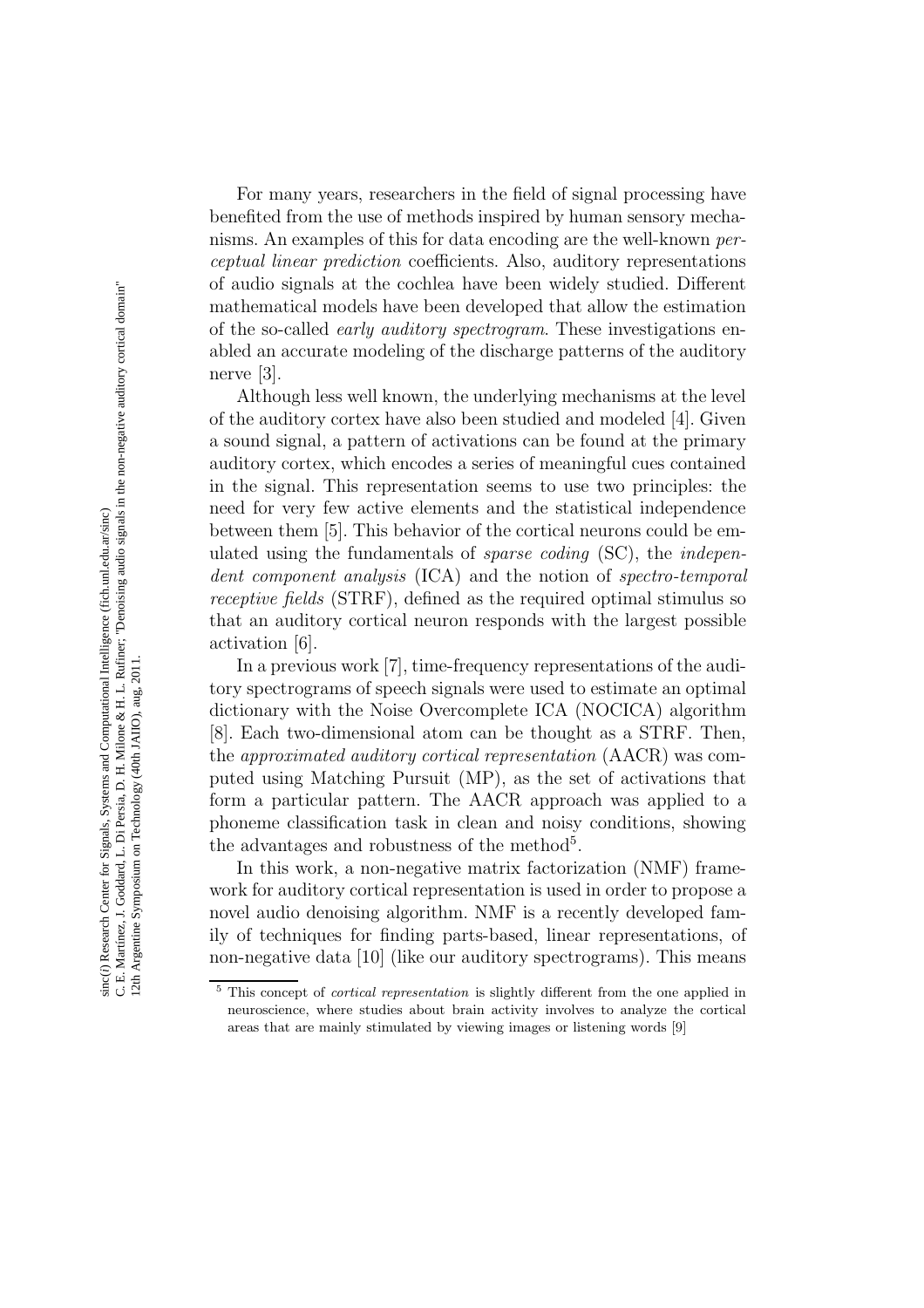that the data is described by using just additive components, e.g. a weighted sum of only positive STRF atoms. This new model still retains its biological analogy, in spite of the fact that positive STRF implies only non-inhibitory behaviour. The proposed algorithm takes advantage of a mixed overcomplete dictionary that combines atoms estimated from clean and noisy signals. The idea of using a cortical model for audio denoising was also proposed by Shamma in a recent work [4]. The main differences with our approach are that his cortical representation uses the concept of spectrotemporal modulation instead of sparse coding and the way he incorporates information about signal and noise.

The organization of the paper is as follows. Section 2 presents the methods that produce the signal representation in the approximated auditory cortical domain. Section 3 outlines the proposed denoising technique. Section 4 presents the experimental framework and data used in experimentation. Section 5 shows the obtained results and the discussions. Finally, Section 6 summarizes the contributions and outlines future research. Examinated from the animate of some observation and noise in the combined and the space of similar and the paper cal representation uses the concept of paper cal representation uses the concept of spectrotemporal measure

### 2 Sparse representation of the signal

### 2.1 Early auditory model

Shamma et al proposed a model of audio processing carried out in the auditory system based on psychoacoustic facts found in physiological experiments in mammals. The main idea behind the model is first to obtain a representation of the sound in the auditory system. Then, it further decompose this representation to its spectral and temporal content in the cochlear response [4].

While the complete model of Shamma consists of two stages, in this work only the first stage was used. It first produces the *auditory* spectrogram, an internal cochlear representation of the pattern of vibrations along the basilar membrane. This part of the model is implemented by a bank of  $K = 128$  cochlear filters that process the temporal signal s and yield the outputs by convolution

$$
x_{\text{ch}}^k = s * h^k,\tag{1}
$$

where  $h^k$  is the impulse response of the k-th bandpass filter. These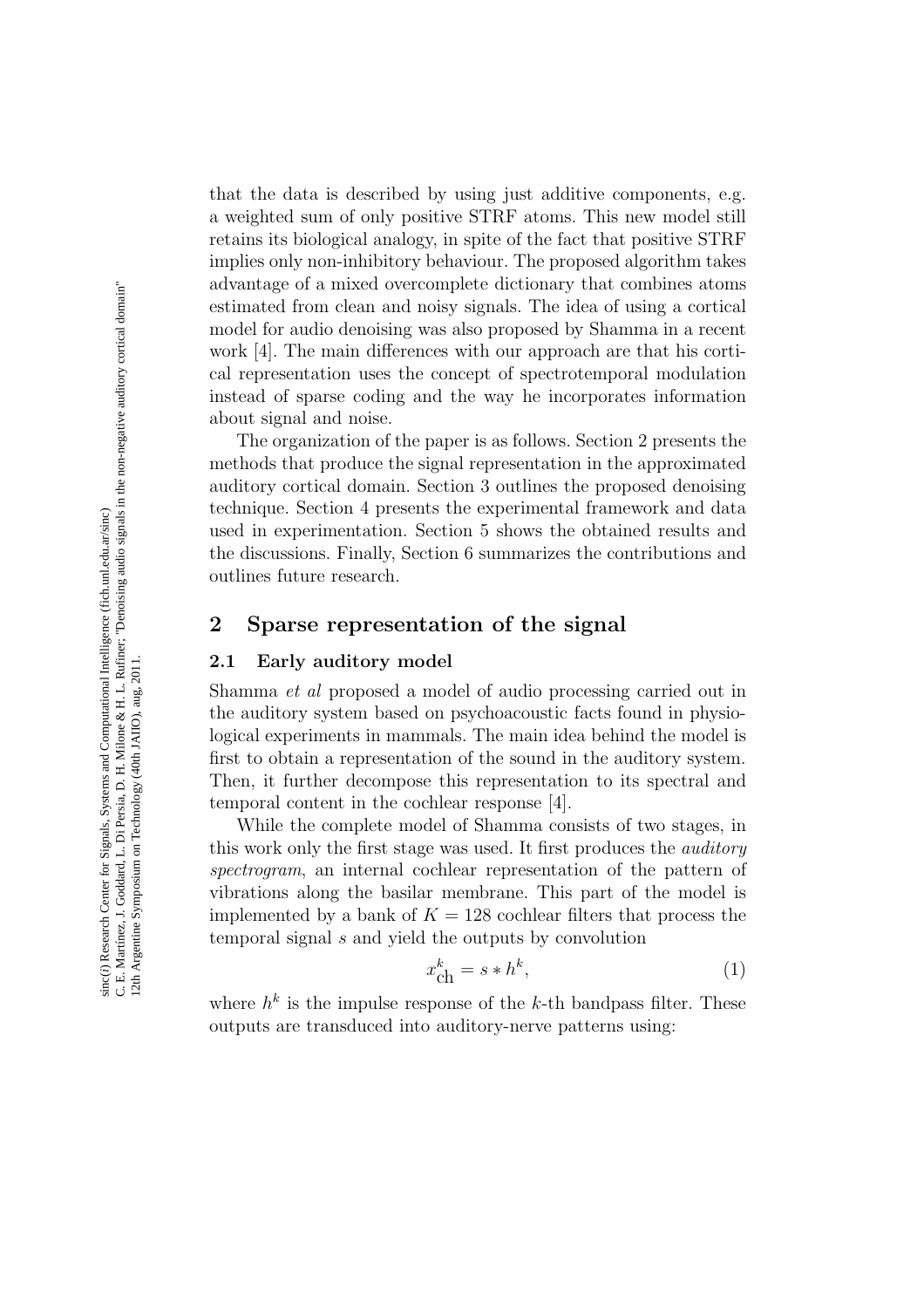$$
x_{\rm an}^k = g_{\rm hc} \left( \partial_t x_{\rm ch}^k \right) * \mu_{\rm hc},\tag{2}
$$

where the derivative  $\partial_t$  represents the velocity fluid-cilia coupling (highpass filter effect),  $g_{\text{hc}}$  the nonlinear compression in the ionic channels (sigmoid function of the channel activations) and  $\mu_{\rm hc}$  the hair-cell membrane leakage modeling the phase-locking decreasing on the auditory nerve (lowpass filter effect) [4]. Finally, the lateral inhibitory network is approximated by a first-order derivative with respect to the tonotopic (frequency) axis, which is then half-wave rectified as

$$
x_{\text{lin}}^k = \max\left(\partial_f x_{\text{an}}^k, 0\right). \tag{3}
$$

The output at each frequency band is then obtained by integrating this signal over a short window  $w$ , modeling a further loss of phase locking, as

$$
x^k = x_{\text{lin}}^k * w. \tag{4}
$$

Finally, the time-frequency representation at the early stage is composed in a matrix  $x$  by the set of K frequency-ordered outputs obtained.

### 2.2 K-SVD algorithm for non-negative sparse coding

The representation of a signal  $\mathbf{x} \in \mathbb{R}^N$  (in column vector form) is given by a linear combination of the atoms found by the auditory model, in the form

$$
\mathbf{x} = \mathbf{\Phi}\mathbf{a},\tag{5}
$$

where  $\mathbf{\Phi} \in \mathbb{R}^{N \times M}$  is the dictionary of M atoms and  $\mathbf{a} \in \mathbb{R}^{M}$  are the coefficients that represents  $x$  in terms of  $\Phi$ . The sparsity is included when the solution is restricted to

$$
\min_{a} \|\mathbf{a}\|_{0},\tag{6}
$$

where  $\|\cdot\|_0$  is the  $l^0$  norm that counts the number of non zeros entries of the vector.

In order to find the required representation, two problems have to be jointly solved: the estimation of a sparse representation and the inference of a specialized dictionary. The coefficients found with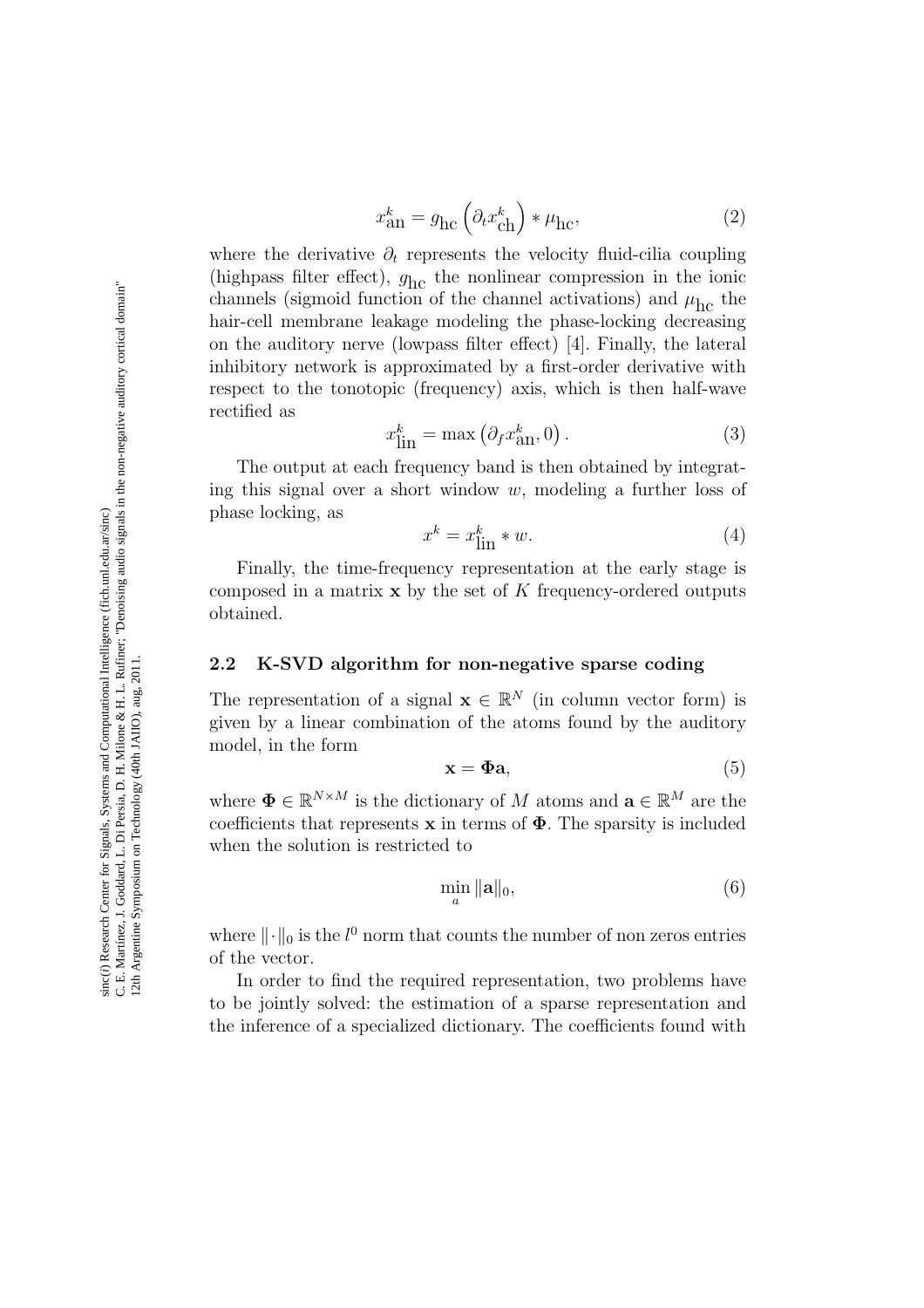methods such as Basis Pursuit (BP) or MP give both atoms and activations with positive and negative values [11]. However, in some applications it could be useful to work only with positive values, thus providing the method with the ability to explain the data from the controlled addition of (positive) atoms. This is the objective of non-negative matrix factorization methods.

Aharon *et al* introduced the K-SVD as a generalization of the kmeans clustering algorithm to solve the representation problem [12]. Moreover, they included a non-negative version of the BP algorithm, named NN-BP, for producing non-negative dictionaries. The method solves the problem

$$
\min_{a} \|\mathbf{x} - \mathbf{\Phi}^{L}\mathbf{a}\| \quad s.t. \ \mathbf{a} \ge 0,
$$
\n(7)

where a sub-matrix  $\mathbf{\Phi}^{L}$  –that includes only a selection of the L largest coefficients– is used. In the dictionary updating, this matrix is forced to be positive by calculating

$$
\min_{\phi_k, a^k} \|\mathbf{E}^k - \phi_k a^k\| \quad s.t. \ \phi_k, a^k \ge 0,
$$
\n<sup>(8)</sup>

for each one of the k selected coefficients, with  $\mathbf{E}^k$  being the error matrix (residual between the signal and its approximation with the k-th atom and respective activation being updated). The final algorithm was called NN-K-SVD [12].

# 3 Auditory cortical denoising

The main idea of this work is that the audio containing the desired sound and the noise signals can be projected to an approximated auditory cortical space, where the meaningful features of each one could easily be separated. The signals being analyzed could be decomposed into more than one (possibly overcomplete) dictionary containing a rough approach to all the features of interest. More precisely, the method is based on the decomposition of the signal into two parallel STRF dictionaries, one of them estimated from clean signals and the other one from noise signals. The estimation of both dictionaries is carried out after obtaining the respective two-dimensional early auditory spectrograms.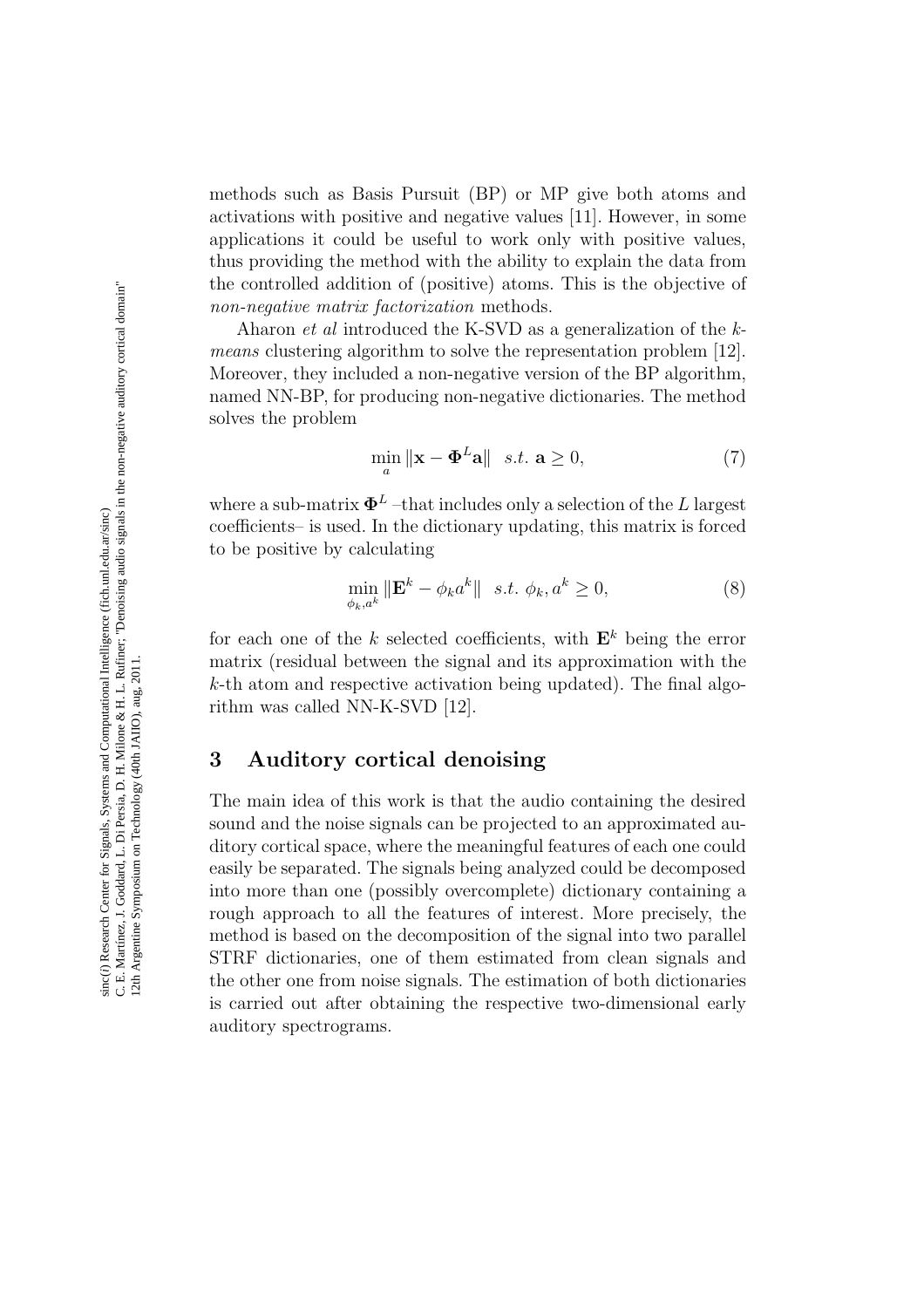Given that this type of representation is essentially non-negative, a natural way to obtain both the dictionary and the cortical activations is to use an algorithm like the above outlined NN-K-SVD. This is especially true in the case of denoising applications, where forcing non-negativity on both the dictionary and the coefficients may help to find the building blocks of the signals [12]. Although in a previous work we obtained the AACR using the NOCICA algorithm in the context of a classification task [7], preliminary results in a denoising task encourage us to further explore these ideas.

Fig. 1 shows a diagram of the proposed method, which consists of two stages. In the forward stage, the auditory spectrogram is first obtained. Then, using a combined dictionary with the most representative atoms of signal and noise, the auditory cortical activations that best represent the noisy signal (including both clean and noisy activations) are calculated by means of the non-negative version of the BP algorithm. In the backward stage, the auditory spectrogram is reconstructed by taking the inverse transform from only the coefficients corresponding to the signal dictionary, discarding those of the noise dictionary. Finally, the denoised signal in the temporal domain is obtained by the inverse ear model [4]. The proposed method is named NNCD, which stands for *non-negative cortical denoising*.

The reconstruction of the auditory spectrogram from the cortical response is direct because it only consist of a linear transformation. However, a perfect reconstruction of the temporal signal from the auditory spectrogram is impossible because of the nonlinear operations of the early stage. Nevertheless, objective and subjective quality tests shown that the resulting quality is not degraded [3].

# 4 Experimental framework

A series of tests were carried out to demonstrate the capabilities of the proposed technique. A first series of experiments were first carried out on artificial "clean" signals constructed by a mixture of chirps and pure tones. Noises with different frequency distributions were additively added to the signals at several signal to noise ratios (SNRs) and a second series of experiments were developed with these data. The proposed technique was then applied to obtain the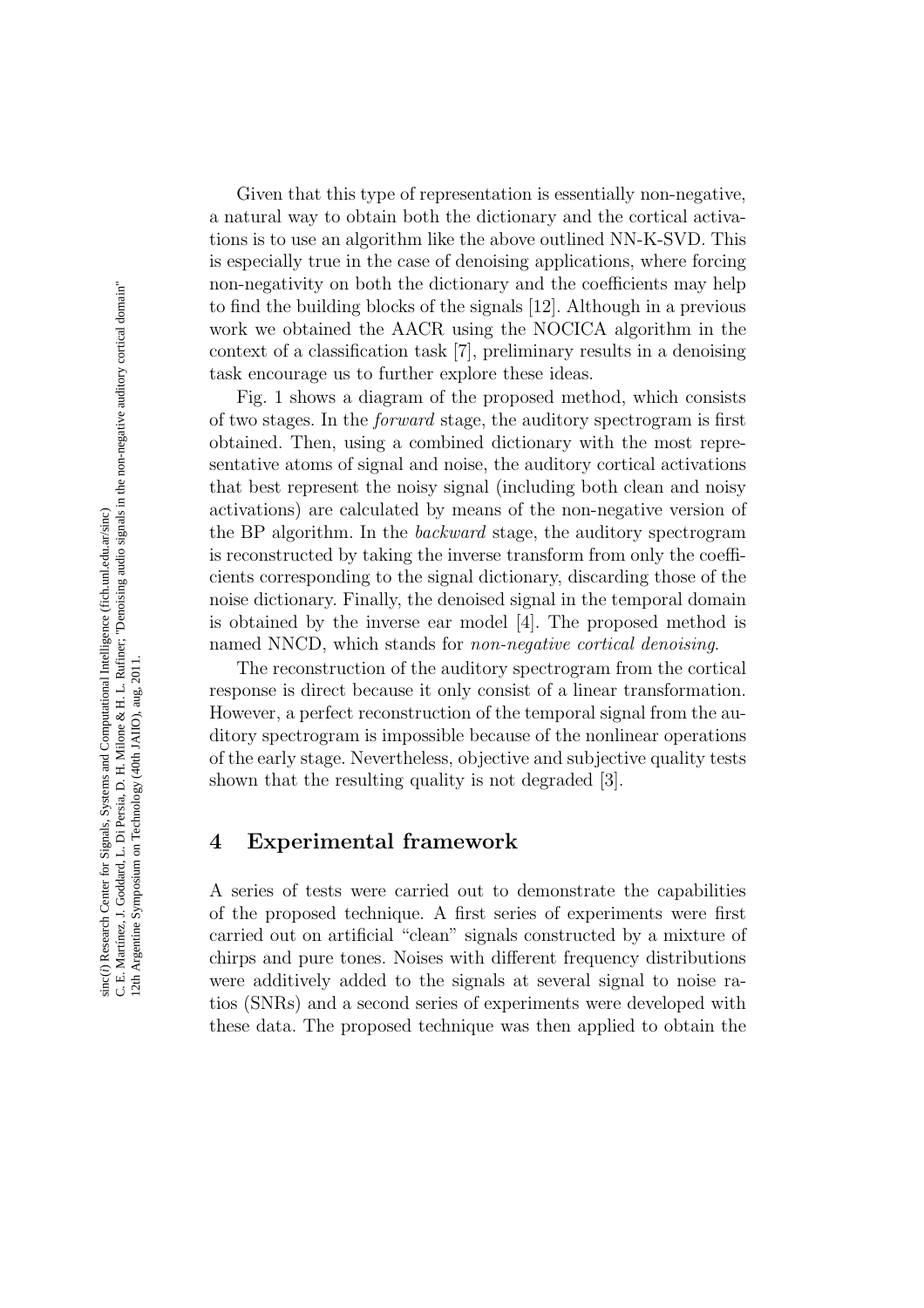

Fig. 1. Diagram of the proposed NNCD method for denoising in the cortical domain. Top: forward stage (cortical representation). Bottom: backward stage (denoised reconstruction).

denoised signals and the performance was evaluated by an objective method: the raw PESQ scores.

### 4.1 Test signals and noise

A total of 1000 artificial signals were obtained by concatenating 7 different subsignal segments of 64 ms each at a sampling frequency of 8 kHz. Each segment consisted of the random combination of up or down chirps and pure tones. In order to restrict all the possible combinations of these features so a relatively simple dictionary was able to represent them, the spectrogram was divided in two frequency zones, below and above 1200 Hz. Inside each zone only one of the features could occur. Also, the frequency slopes of the chirps are fixed in each zone.

Two kinds of noise with different frequency content were additively mixed. On one hand, white noise, which exhibits a relatively high frequency content with a non-uniform distribution in the early auditory spectrogram (due to its logaritmic frequency scale). On the other hand, speech babble with mainly low frequency content in that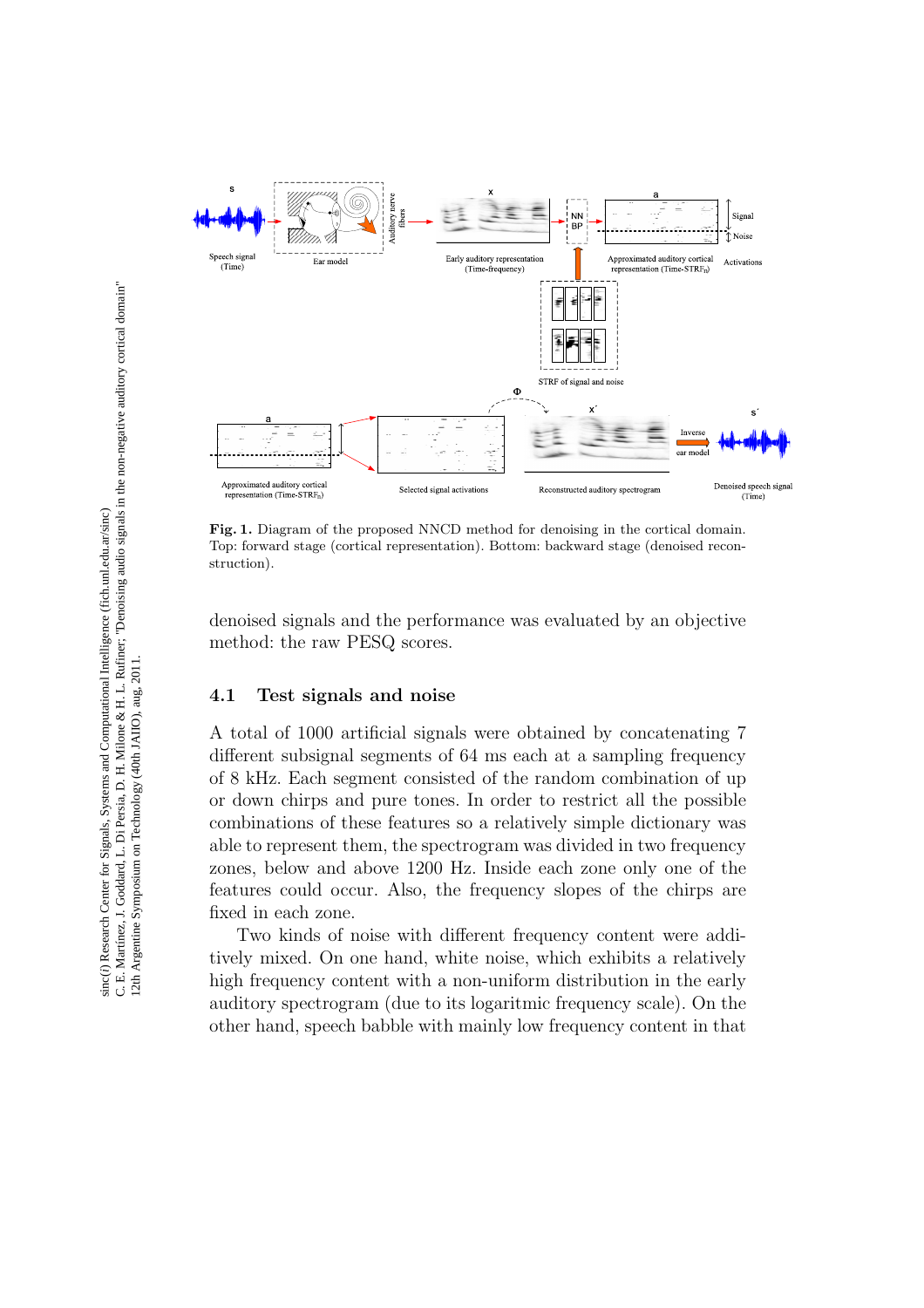representation. The white noise was generated by a HF radio channel and the babble noise was recorded in a crowded indoor ambient, both taken from the NOISEX-92 database [13].

### 4.2 Cortical representation

The auditory spectrograms of clean signals were obtained and the training data for the estimation of the dictionaries was extracted as a series of sliding time-frequency windows without overlapping. The same considerations apply to the estimation of noise dictionaries. The dictionaries were generated with 512 atoms of size  $64 \times 8$  (complete dictionaries). Here, the 64 coefficients correspond to a downsampled version of the original 128 coefficients representing the range 0-4 kHz. The 8 columns correspond each to a window of 8 ms.

From each dictionary, the most active atoms were collected and combined to form dictionaries with 256 atoms containing both clean and noisy features.

### 4.3 Quality measurement

The PESQ score is an objective quality measure introduced by the International Telecommunication Union (ITU) as a standard for evaluation of speech quality after transmition over communication channels [14]. It uses an auditory representation based on bark scale to compare the original and distorted speech signals. It has been shown to be very well correlated with perceptual tests using MOS [15] and robust speech recognition results [16]. Although only artificial signals were experimented in this work, we decided to use the PESQ score given the similarities found in the energy variation of chirps and speech formants, when analyzing their spectrograms.

The measure is calculated frame by frame, after frame delay alignment and gain compensation, thus the method is insensitive to time-varying delay and scaling. The signals are then compared in the auditory domain using cognitive models to nonlinearly weight the differences and produce two perceptually weighted time-frequency differences: the masking thresholds of the human hearing  $(D)$ , and the amounts of frequency contents that are introduced by the transmission method (A, manifested as musical noise). They are then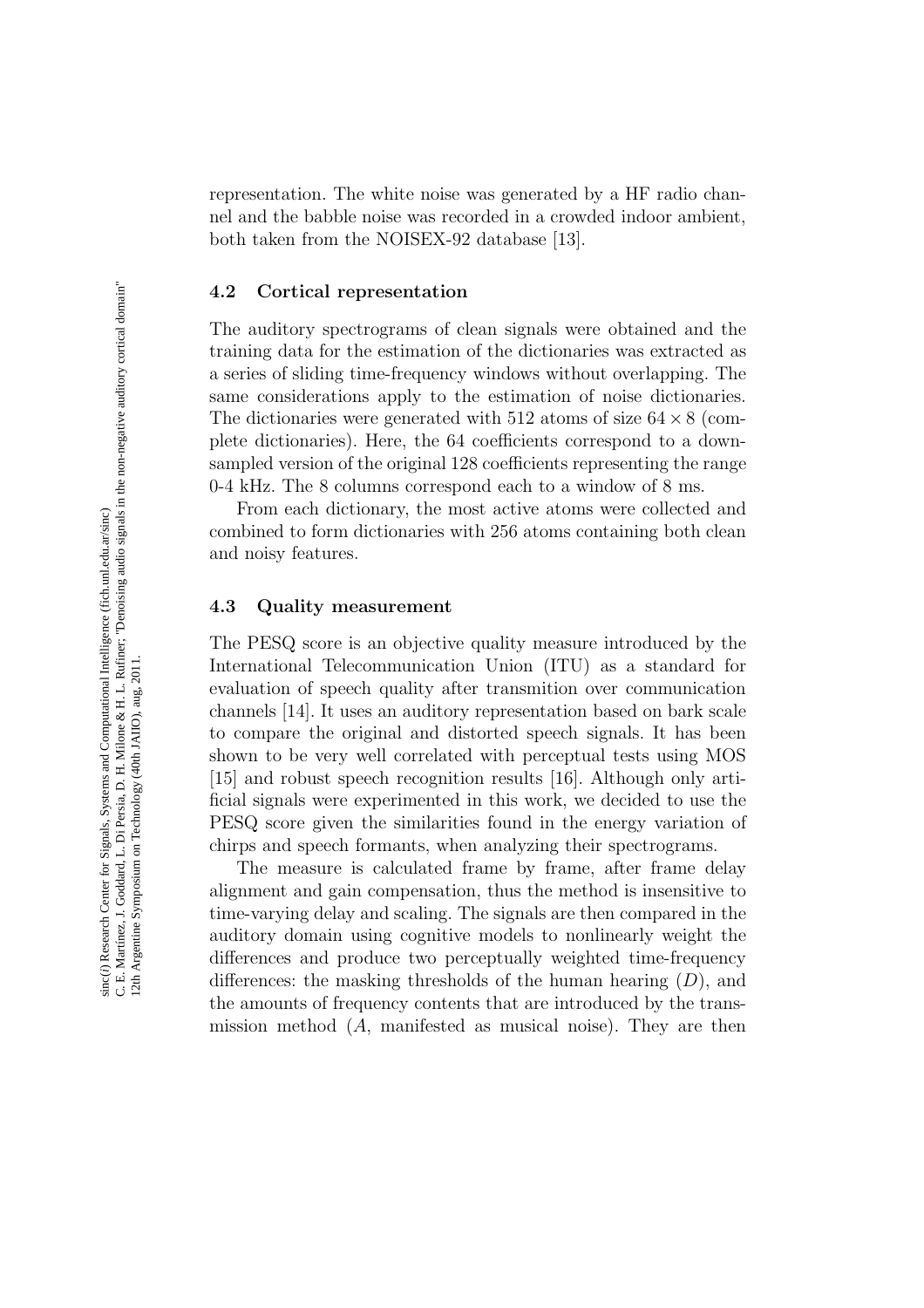

Fig. 2. Example of spectro-temporal receptive fields (STRF) calculated from the early auditory representation of artificial signals and white noise signals, showing the most active atoms of each dictionary. The top 8 rows show the 64 most important STRF for clean signals, whereas the last row show the respective STRF for the noise signals. The dimensions of each atom follow the setup outlined in Section 4.2.

integrated over frequency using different p-norms and combined to produce a single value, the raw PESQ score, defined as  $4.5-\alpha D-\beta A$ , with  $\alpha = 0.1$  and  $\beta = 0.0309$ . The measure has an ideal value of 4.5 for clean signals with no distortion, and a minimum of -0.5 for the worst case of distortion.

# 5 Results and discussions

### 5.1 Non-negative STRF dictionaries

Fig. 2 shows a selection from a dictionary where the 64 most active atoms for chirp signals and 8 atoms for white noise signals are presented. It can be clearly seen the features captured by the STRF corresponding to each dictionary are, respectively, the combination of chirp and pure tones and the noise characteristics that are more prominent in the training signals.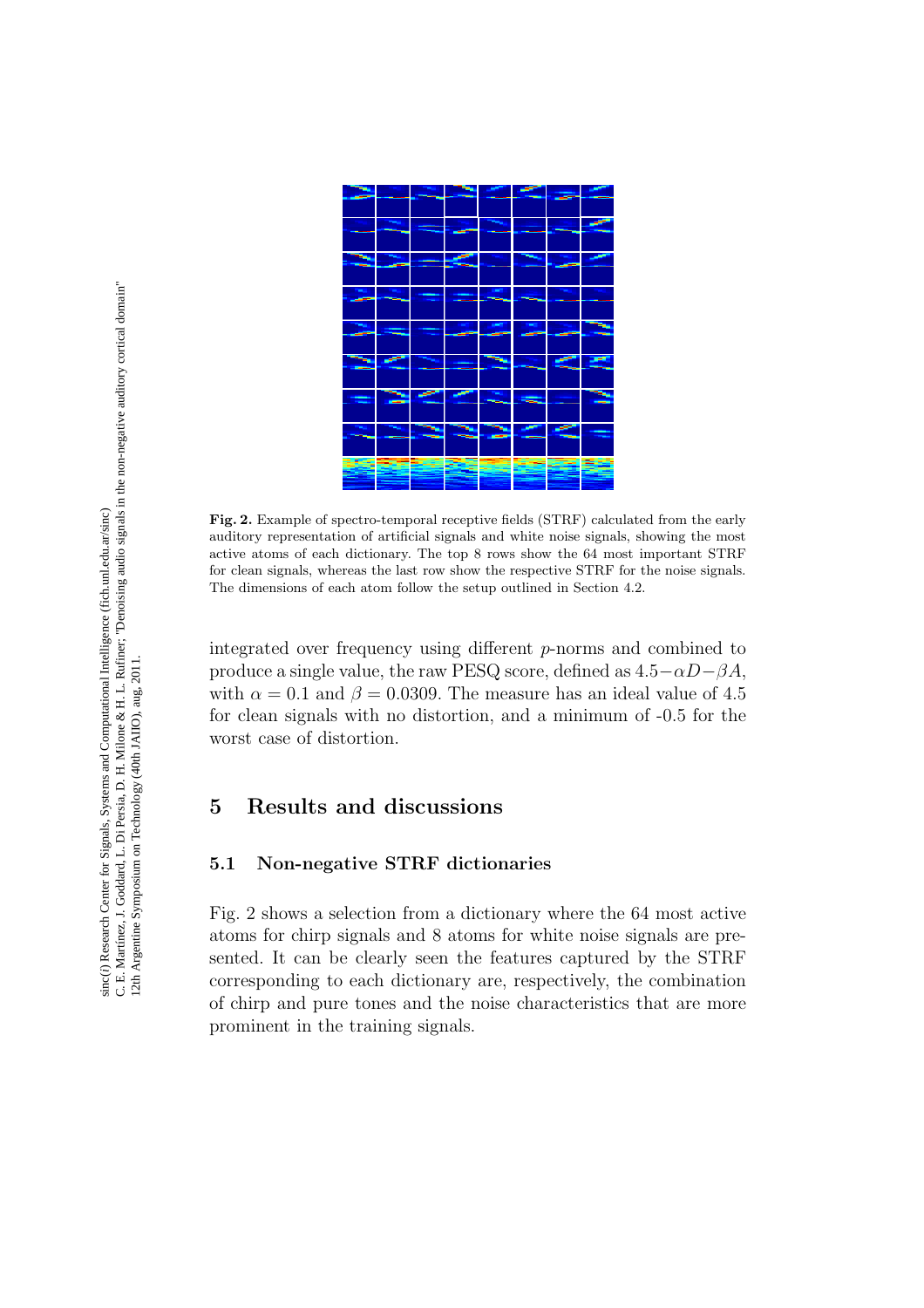

Fig. 3. Example of the denoising of an artifical signal with a combination of 7 windowed segments of random chirps and pure tones. The spectrograms (STFT) of the clean signal (top), a noisy version obtained by the addition of white noise at SNR=0 dB (middle) and the denoised signal (bottom) are shown. The temporal signal at the top of the figure is given as reference.

### 5.2 Denoising of artificial signals

Our scheme for denoising was applied using the NNCD approach. The reconstruction of the denoised auditory spectrogram was obtained by selecting only the clean atoms from the 32 greatest activations selected by the NN-BP algorithm. Fig. 3 shows a well-known analysis, the short-time Fourier transform (STFT) for a clean (top), noisy with white noise at SNR=0 dB (middle) and denoised signal (bottom), with the temporal signal above the clean spectrogram. In the spectrogram shown at the bottom, the effects of the denoising carried out in the cortical representation can be seen, where the most important features are reconstructed.

Table 1 shows the PESQ scores obtained of denoising the articial signals. For all cases there was an increase in the PESQ score when the NNCD was applied to the noisy signals. The improvement was more marked when the noise energy was higher (SNR=0 dB) and smaller when the signals become cleaner at larger SNR (lower energy of the noise).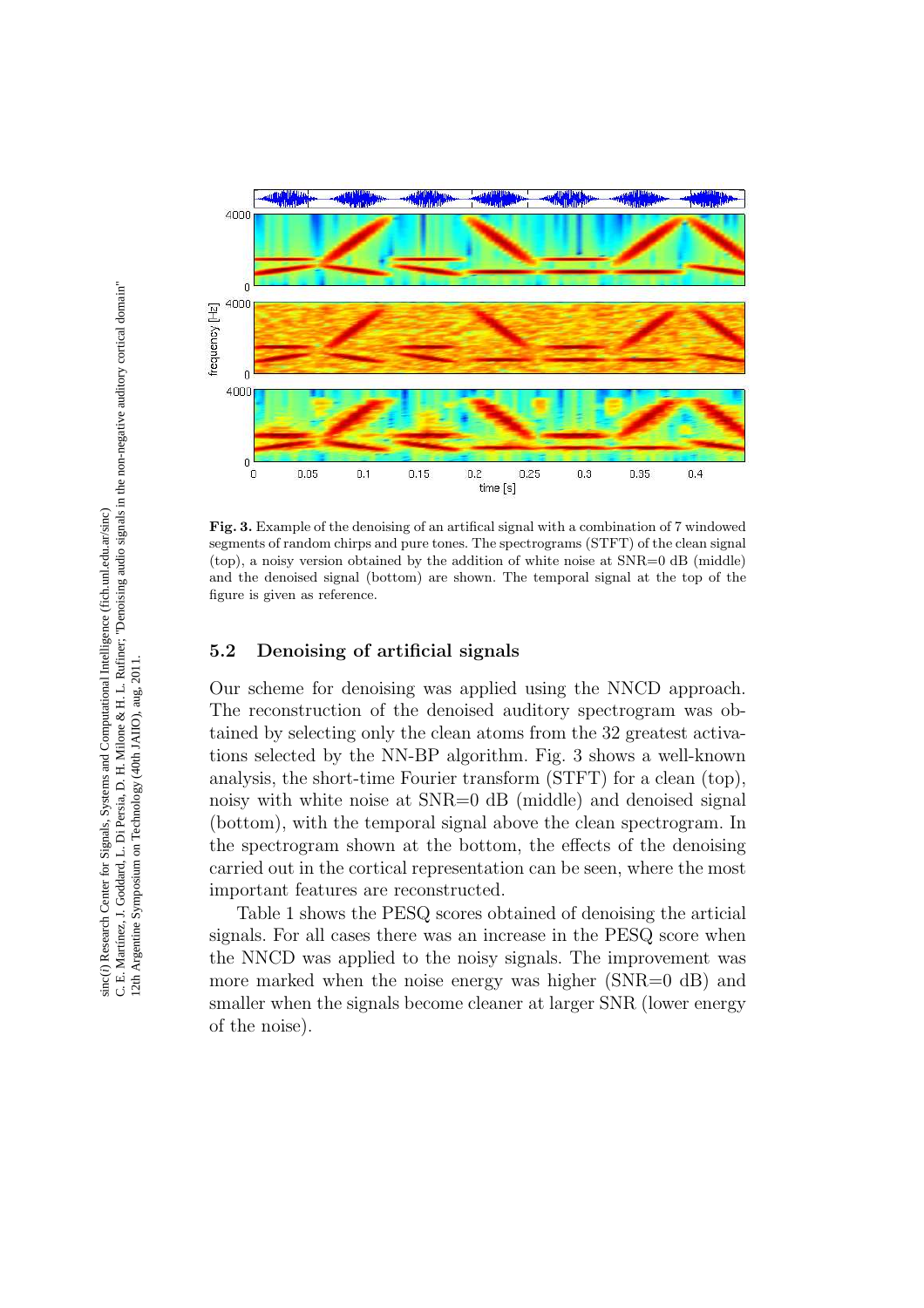| Noise         | $SNR$ (dB)   | Signal<br>Noisy Denoised |                      |
|---------------|--------------|--------------------------|----------------------|
| White         | 12<br>6<br>0 | 1.93<br>1.40<br>0.69     | 2.16<br>2.11<br>1.99 |
| <b>Babble</b> | 12<br>6      | 1.82<br>1.23<br>0.56     | 2.05<br>2.01<br>1.91 |

Table 1. Raw PESQ scores obtained for artificial signals.

The PESQ score for the original (clean) signal after transformation using the auditory model and reconstruction back to the time domain is 2.11. This score measures the distortion from the best quality (PESQ MOS of 4.5) that is introduced by the use of the early auditory model, which is only approximately invertible. Even if the noise is completely removed by the NNCD, there is an intrinsic error introduced by the auditory analysis method.

# 6 Conclusions

In this work, a biologically-inspired denoising method for sound signals was presented, based on the signal representation at the auditory cortical level. Our approach employs non-negative sparse coding to pursue a simple denoising algorithm which exploits a priori information from both clean and noisy signals.

The method was applied to denoising of artificial signals, in the presence of different types and levels of noise. The results demonstrate that the proposed method can improve objective quality measures, mainly in severely degraded signals.

Future direction of research will attempt to optimize the denoising at several SNRs and to explore the capabilities of this technique as a preprocessing stage in robust recognition systems.

# Acknowledgements

The authors wish to thank: the ANPCyT, the UNL (with CAI+D 012-72, PAE 37122, PAE-PICT-2007-00052), the UNER (with PID